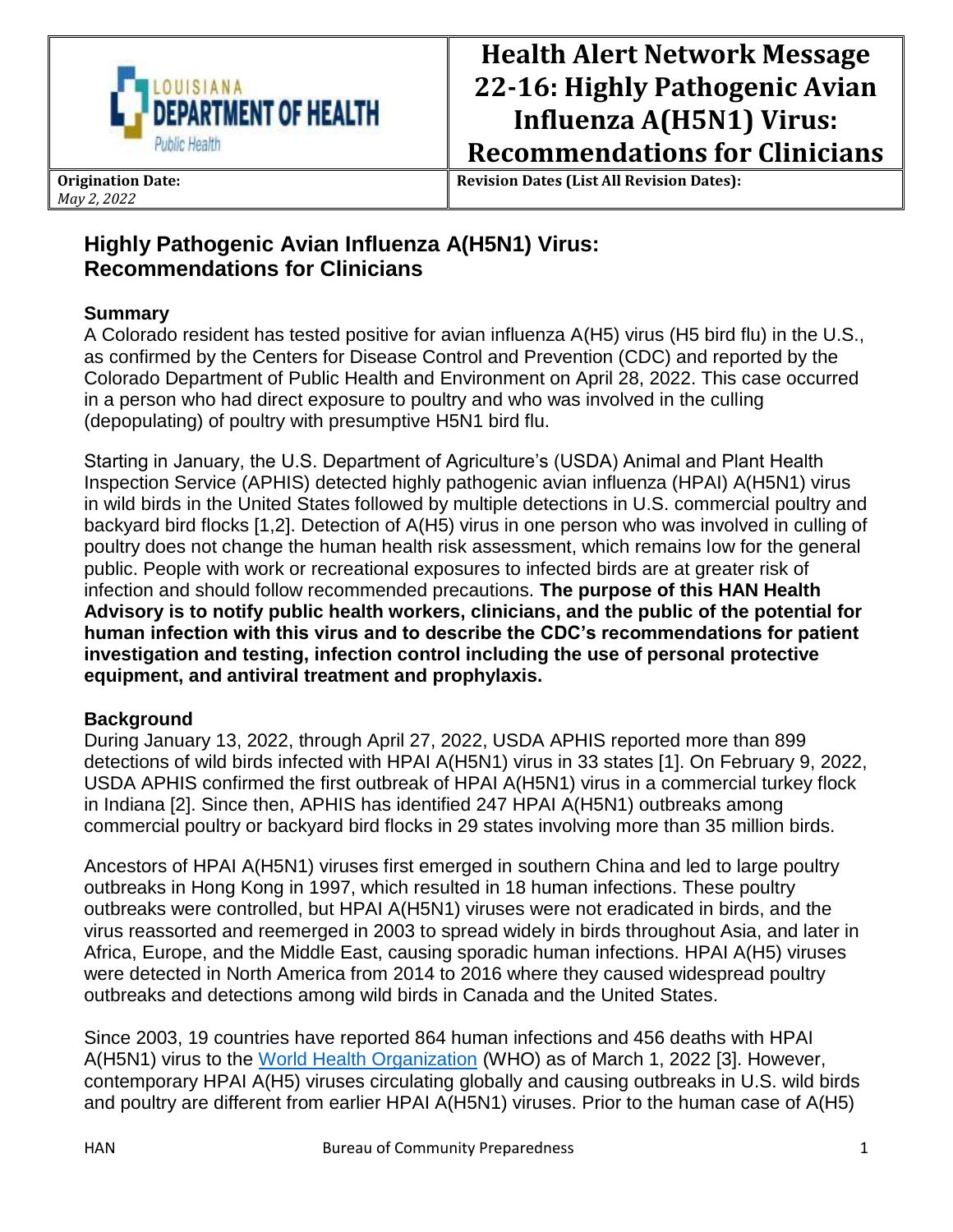virus in the United States reported here, the only other human infection with this HPAI A(H5N1) virus was an asymptomatic case reported in the United Kingdom in January 2022 in association with exposure to domestically kept infected ducks. The case reported by Colorado is the first human detection of any influenza A(H5) virus in the United States. At this time, there is no evidence of sustained human-to-human transmission of HPAI A(H5N1) virus in the U.S.

Influenza A viruses infect the respiratory and gastrointestinal tracts of birds causing birds to shed the virus in their saliva, mucous, and feces. Human infections with avian influenza A viruses can happen when enough virus gets into a person's eyes, nose, or mouth or is inhaled. People with close or prolonged unprotected contact with infected birds or contaminated environments are at greater risk of infection. Illnesses in humans from avian influenza A virus infections have ranged from mild (e.g., eye infection, upper respiratory symptoms) to severe illness (e.g., pneumonia) resulting in death. The spread of avian influenza A viruses from one infected person to another has been reported in other countries, but is very rare, and when it has happened, it has not led to sustained spread among people.

At this time, CDC considers the human health risk to the U.S. public from these newly identified HPAI A(H5N1) viruses to be low; however, people with close or prolonged, unprotected contact with infected birds or contaminated environments are at greater risk of infection. While there is little information about the spectrum of illness that could result from human infections with current H5N1 bird flu viruses, currently, CDC considers this virus as having the potential to cause severe disease in humans and recommends the following:

#### **Recommendations for Clinicians**

**Clinicians should consider the possibility of HPAI A(H5N1) virus infection in persons showing signs or symptoms of respiratory illness who have relevant exposure history.**  This includes persons who have had contact with potentially infected birds (e.g., handling, slaughtering, defeathering, butchering, culling, preparation for consumption); direct contact with water or surfaces contaminated with feces or parts (carcasses, internal organs, etc.) of potentially infected birds; and persons who have had prolonged exposure to potentially infected birds in a confined space. Clinicians should contact the state public health department to arrange testing for influenza A(H5N1) virus, collect respiratory specimens using personal protective equipment (PPE), consider starting empiric antiviral treatment (see below), and encourage the patient to isolate at home away from their household members and not go to work or school until it is determined they do not have avian influenza A virus infection. [Testing](https://www.cdc.gov/flu/avianflu/clinicians-evaluating-patients.htm)  [for other potential causes of acute respiratory illness](https://www.cdc.gov/flu/avianflu/clinicians-evaluating-patients.htm) should also be considered depending upon the local epidemiology of circulating respiratory viruses, including SARS-CoV-2.

# **Reporting Suspected Cases in Louisiana**

Clinicians should report persons showing signs or symptoms of respiratory illness who have relevant exposure history to the Infectious Disease Epidemiology Section (IDEpi) of the Louisiana Office of Public Health. Epidemiologists are available 24/7 to provide testing and isolation guidance through **IDEpi's clinician hotline: 800-256-2748.** 

# **Recommendations for Infection Control**

Standard, contact, and airborne precautions are recommended for patients presenting for medical care or evaluation who have illness consistent with influenza and recent exposure to potentially infected birds. For additional guidance on infection control precautions for patients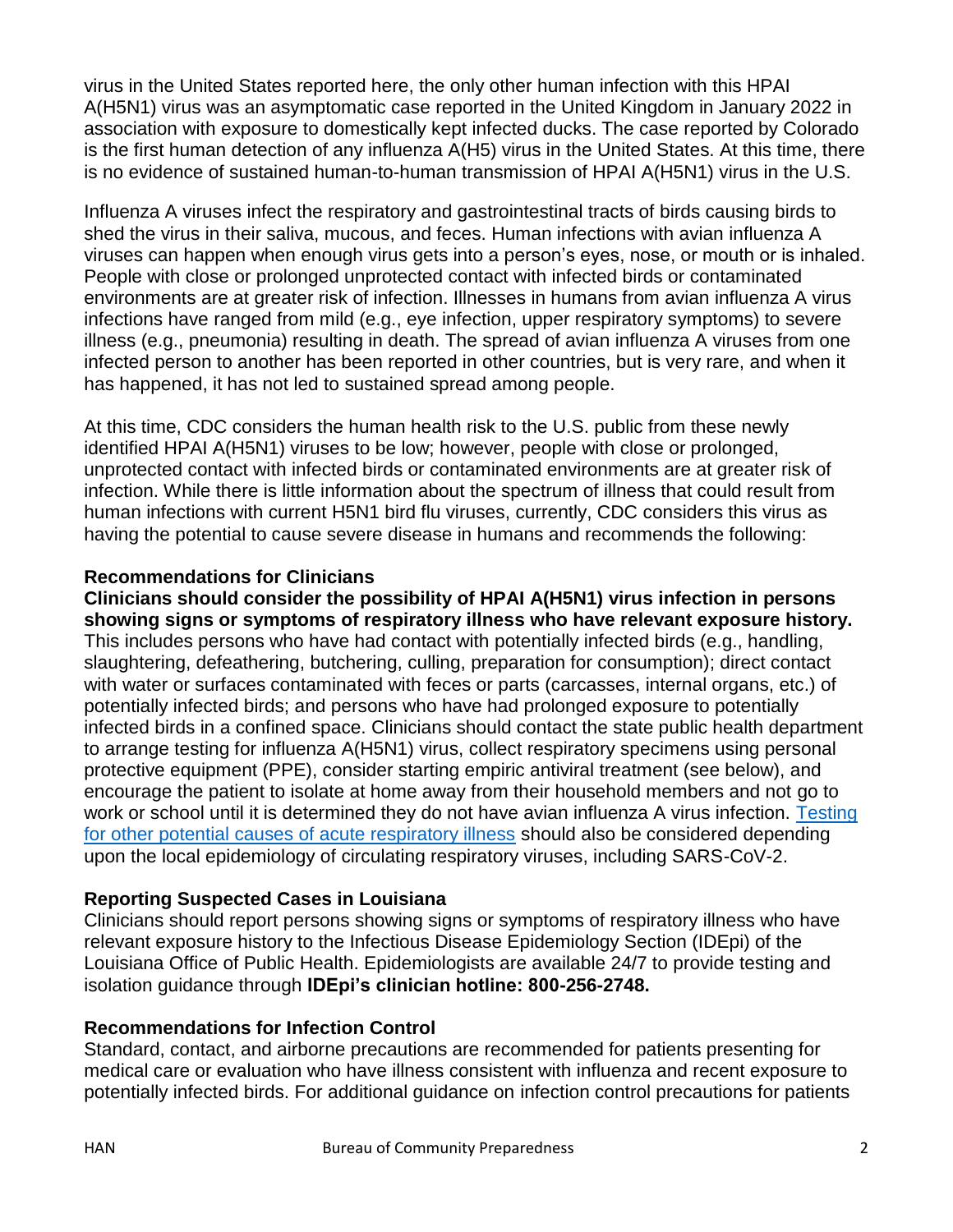who might be infected with HPAI A(H5N1) virus, please refer to guidance for infections with [novel influenza A viruses associated with severe disease.](http://www.cdc.gov/flu/avianflu/novel-flu-infection-control.htm)

# **Recommendations for Influenza Antiviral Treatment and Chemoprophylaxis**

**Chemoprophylaxis of Persons with Bird Exposure** : Chemoprophylaxis with influenza antiviral medications can be considered for any person meeting exposure criteria. Decisions to initiate post-exposure antiviral chemoprophylaxis should be based on clinical judgment, with consideration given to the type of exposure, duration of exposure, time since exposure, known infection status of the birds the person was exposed to, and to whether the exposed person is at higher risk for complications from seasonal influenza (

[https://www.cdc.gov/flu/avianflu/guidance-exposed-persons.htm\)](https://www.cdc.gov/flu/avianflu/guidance-exposed-persons.htm).

Chemoprophylaxis is not routinely recommended for personnel who used proper PPE while handling sick or potentially infected birds or decontaminating infected environments (including animal disposal).

**If antiviral chemoprophylaxis is initiated, treatment dosing for the neuraminidase inhibitors oseltamivir or zanamivir (one dose twice daily) is recommended instead of the typical antiviral chemoprophylaxis regimen.** For specific dosage recommendations for treatment by age group, please see [Influenza Antiviral Medications: Summary for Clinicians.](https://www.cdc.gov/flu/professionals/antivirals/summary-clinicians.htm) Physicians should consult the manufacturer's package insert for dosing, limitations of populations studied, contraindications, and adverse effects. If exposure was time-limited and not ongoing, five days of medication (one dose twice daily) from the last known exposure is recommended.

#### **Treating Symptomatic Persons with Bird Exposure**

Outpatients with exposure to HPAI (H5N1) virus infected birds who develop signs and symptoms compatible with influenza should be referred for prompt medical evaluation and empiric initiation of influenza antiviral treatment with a neuraminidase inhibitor, oseltamivir or zanamivir, or the cap-dependent endonuclease inhibitor, baloxavir, as soon as possible. Clinical benefit is greatest when antiviral treatment is administered early, especially within 48 hours of illness onset.

Hospitalized patients who are confirmed, probable, or suspected cases of human infection with HPAI A(H5N1) virus, regardless of time since illness onset are recommended to initiate antiviral treatment with oral or enterically administered oseltamivir as soon as possible. Antiviral treatment should not be delayed while waiting for laboratory testing results.

For detailed guidance on dosing and treatment duration, please see [Interim Guidance of the](http://www.cdc.gov/flu/avianflu/novel-av-treatment-guidance.htm)  [Use of Antiviral Medications for the Treatment of Human Infection with Novel Influenza A](http://www.cdc.gov/flu/avianflu/novel-av-treatment-guidance.htm)  [Viruses Associated with Severe Human Disease](http://www.cdc.gov/flu/avianflu/novel-av-treatment-guidance.htm) ( [http://www.cdc.gov/flu/avianflu/novel-av](http://www.cdc.gov/flu/avianflu/novel-av-treatment-guidance.htm)[treatment-guidance.htm\)](http://www.cdc.gov/flu/avianflu/novel-av-treatment-guidance.htm).

#### **Vaccination**

No human vaccines for HPAI A(H5N1) are currently available in the United States. Seasonal influenza vaccines do not provide any protection against human infection with HPAI A(H5N1) viruses.